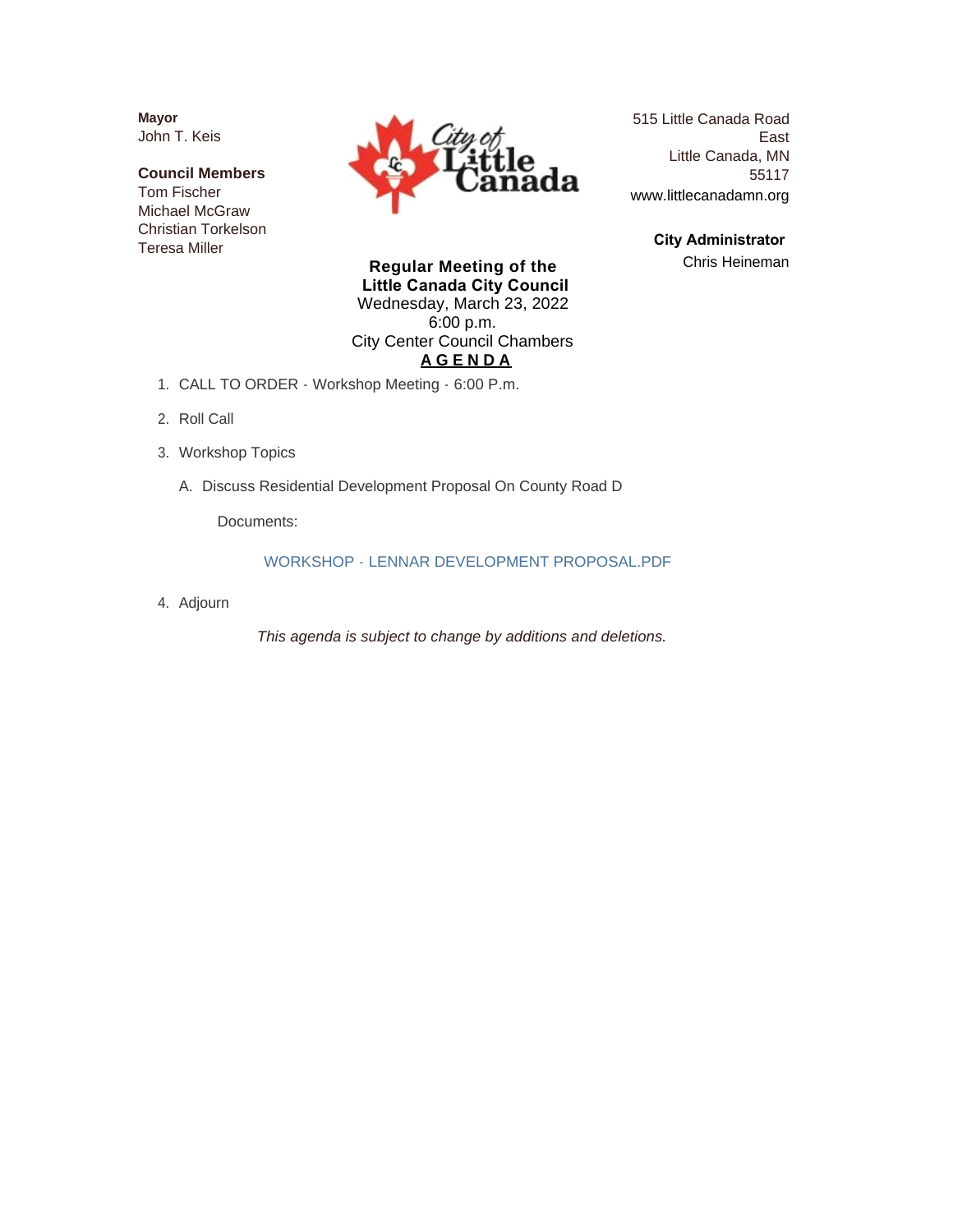

# **STAFF REPORT**

| TO:   | Mayor Keis and Members of the City Council                                           |  |  |  |  |
|-------|--------------------------------------------------------------------------------------|--|--|--|--|
| FROM: | Chris Heineman, City Administrator<br>Corrin Wendell, Community Development Director |  |  |  |  |
| DATE: | March 23, 2022                                                                       |  |  |  |  |
| RE:   | U.S. Home, LLC Proposed Development – 3036 Vanderbie Street                          |  |  |  |  |

### **BACKGROUND:**

In December of 2021, Lennar Corporation (U.S. Home, LLC) entered into a purchase agreement for the 17+ acre Heinel property. Shortly after, they announced that they had also entered into a purchase agreement for the adjacent Wilson parcels totaling 2.57 acres. Since then, staff has been in contact with Melissa Duce of Lennar and Bob Barth from WSB discussing a potential concept plan for the proposed 184-unit townhome development. City staff has conducted several meetings and completed an initial review of the proposed development according to the Comprehensive Plan and Zoning Code.

At this time, the developers have chosen to move forward with a presentation at the City Council workshop on March 23 to discuss the proposed concept plan. The developer has also scheduled an informational neighborhood meeting on Thursday, March 24 from 5:00 to 6:00 pm in the cafeteria at Little Canada Elementary School. Additional information will be provided at the workshop.

#### **Proposal:**

U.S. Home, LLC is proposing to develop 21 acres at the northern end of Vanderbie Street and south of County Road D East (formerly known as the Heinel and Wilson properties). Lennar has submitted a 184-townhome concept plan to the City. The density of this future community will be similar to the Pitrina Park Terrace community.

#### **Comprehensive Plan:**

The City's 2040 Comprehensive Plan guides these parcels for Medium and High Density Residential, with a density range of 4-10 (Medium Density) to 10-29 (High Density) units/acre. The Comp Plan does support the development of townhomes at a medium or high-density range. At 184 units/21 acres, the proposed density is approximately 8.7 units per acre.

#### **Zoning:**

The parcels are currently zoned R-1, Low Density Residential, and have existing single-family homes on each parcel. With the Comp Plan guiding these parcels for medium and high-density residential, the developer would need to apply for a rezoning from R-1 to R-2 (or R-3 depending on overall density). Based on the proposed density, it is anticipated that the developer will apply for rezoning the entire parcel from R-1 (Low Density) to R-2 (Medium Density).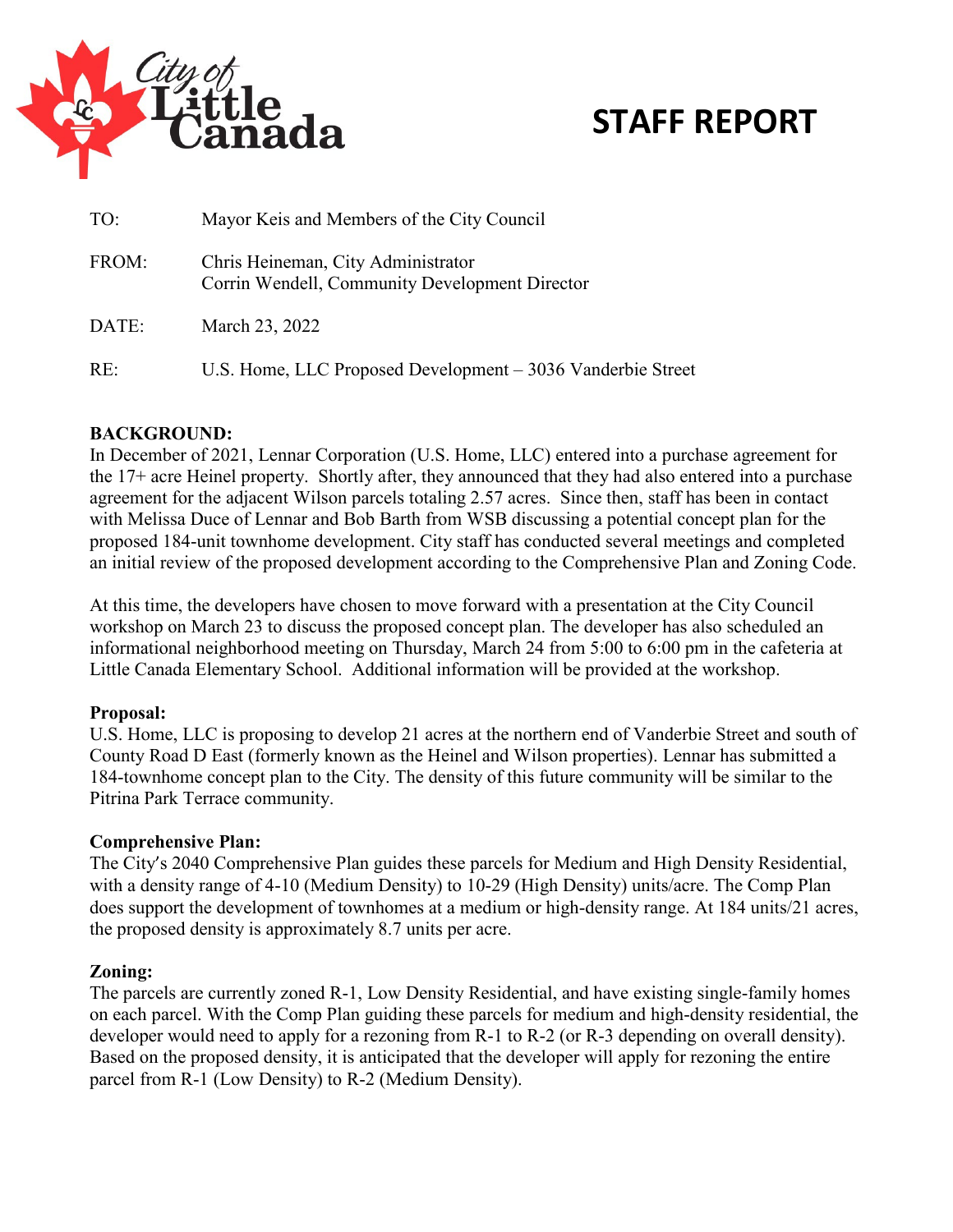#### **Site Plan Standards:**

The City of Little Canada's Zoning Code outlines areas in which development proposals can be reviewed for including the following:

- 1. The plan conforms to the requirements of this Ordinance in terms of land use, setbacks, number of housing units, land coverage, parking and other relevant regulations;
- 2. A proposed project's compatibility with the area environment and with other existing land uses and buildings in the surrounding area;
- 3. The quantity, quality, utility, size, and type of a proposed project's required open space and proposed landscaping improvements;
- 4. The ability of a proposed project's traffic circulation system to provide for the convenient and safe internal and external movement of vehicles and pedestrians;
- 5. The quantity, quality, utility, size, and type of a proposed project's required community facilities;
- 6. The location and adequacy of a proposed project's provision for drainage and utilities; and
- 7. Security, fire protection, and life or safety issues.
- 8. The location of existing and proposed structures, with the number of dwelling units and/or nonresidential floor area.
- 9. All setback lines.
- 10. Proposed street rights-of-way road or utility easements, or other reservations of land on the site;
- 11. Street layout and grades with centerline elevations;
- 12. Sidewalk or path location, width and material;
- 13. Proposed curb cuts, aisles, off-street parking and loading spaces and dimensions;
- 14. The location, species and size of plantings;
- 15. The location, height and material for berms, walls and fences;
- 16. A tree preservation plan;
- 17. The location and method of screening of outdoor trash storage and recycling areas;
- 18. The location and size of all proposed signs;
- 19. The location and height of exterior lights, including a photometric diagram;
- 20. Elevation views of all proposed buildings, with building materials and proposed colors;
- 21. A site development staging plan, if applicable.
- 22. If proposing a building addition, a floor plan with the interior dimensions for each floor.
- 23. Landscaping Plan.
- 24. Lighting Plan.
- 25. Grading and Drainage Plans.
- 26. Public and Private Utility Plans.

#### **Financial Impact:**

The proposed 184-unit townhome development would have a significant increase in tax base for the City, including an increase of approximately 405 new residents based on average household size.

## **Park Dedication:**

The proposed development would be required to submit a park dedication fee or land in lieu of a fee (pending trail and sidewalk amenities) to the City at the time of recording a new plat. The park charge or dedication fee for low to medium density residential development is \$3,675 per unit.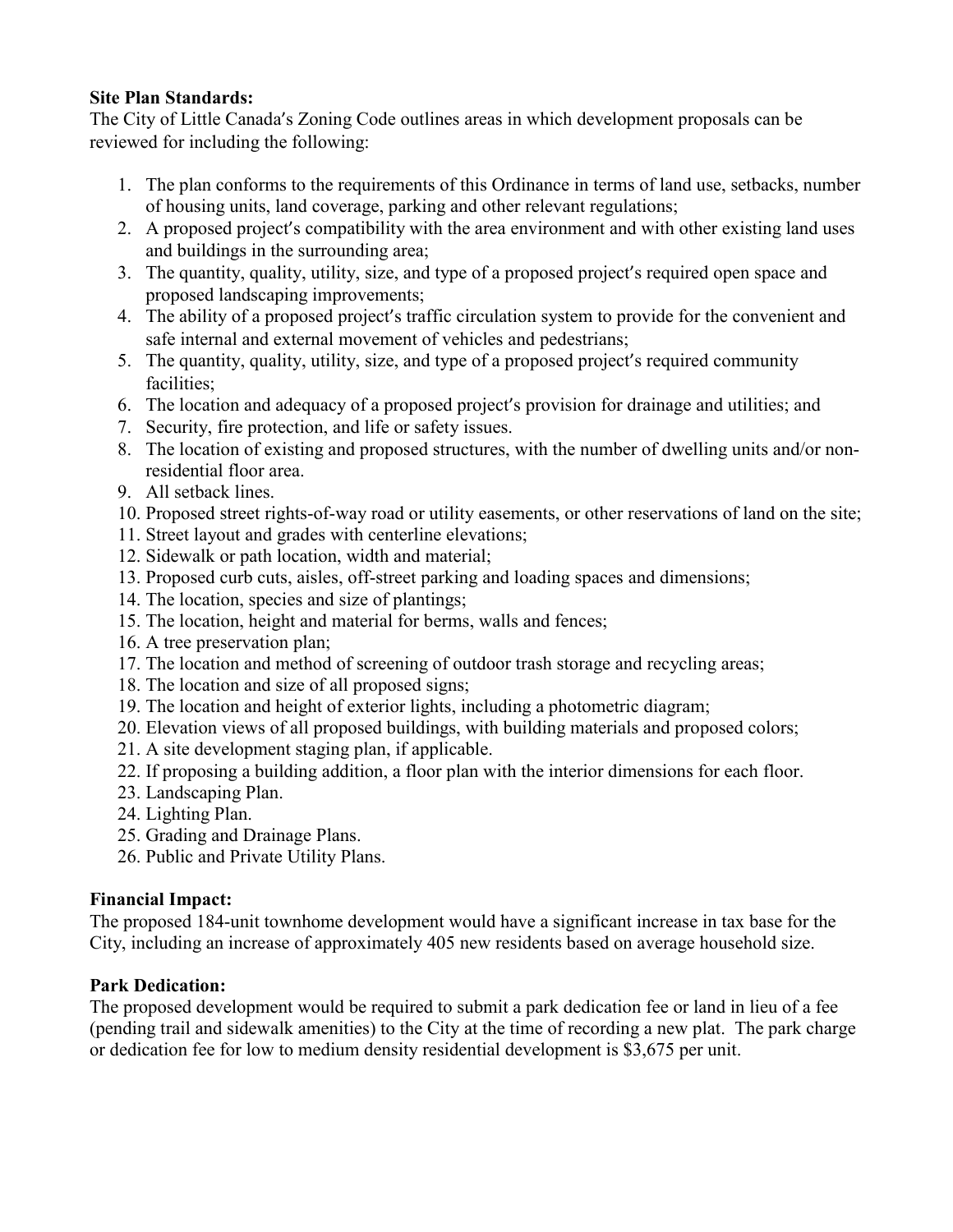#### **Neighborhood Meeting:**

A neighborhood meeting has also been scheduled to discuss the overall concept layout and plans with local residents on March 24<sup>th</sup> from 5-6pm at Little Canada Elementary in their cafeteria. Residents within 350 feet of the proposed development were notified by letter and encouraged to attend the meeting to provide their initial comments and input. The meeting will have a brief presentation of the proposed site plan and a description of the homes to be built there. The remainder of the meeting will be an Open House format during which time they will answer questions.

#### **Next Steps:**

After review of the concept plan and neighborhood meeting, the developer plans to submit an application for a Preliminary/Final Plat and Rezoning along with a Development Agreement to the Planning Commission and City Council in May 2022. Once approvals are in place, the developer plans to submit for a building permit to begin construction this summer.

|                  |                       | 510         | 536<br>540          | 544<br>550<br>-3605       | 3104<br>$=60$                                  |
|------------------|-----------------------|-------------|---------------------|---------------------------|------------------------------------------------|
|                  |                       |             |                     | M                         | 0.55                                           |
| 7418<br>412      |                       |             |                     | 3075                      | 808<br>3076<br>$-30$                           |
| Ε<br>0<br>E      |                       | 3066        | 8086                | $\boldsymbol{\theta}$     | $\boldsymbol{\theta}$<br>$\boldsymbol{\theta}$ |
|                  |                       |             |                     | 3048                      | W                                              |
|                  |                       |             |                     | 3035                      | W                                              |
|                  | $\boldsymbol{\theta}$ |             |                     | 3027                      | W                                              |
| Ω.<br>√T<br>al i |                       |             |                     | 3021                      | W                                              |
| mar 16           | 3064                  |             | $\boldsymbol{3000}$ | 3066                      | W                                              |
|                  | $\pmb{\theta}$        |             |                     | 3009                      | W                                              |
|                  | 400                   | 3007        | 3006<br>545         | 3007<br>M                 | W                                              |
|                  | 475                   | 436 3000    | 526<br>845          | 3000                      | W                                              |
|                  | 470<br>476            | 2005<br>490 | 534<br>2004         | 2987<br>566<br>$900R - 1$ | 200<br>298                                     |

# AERIAL MAP: